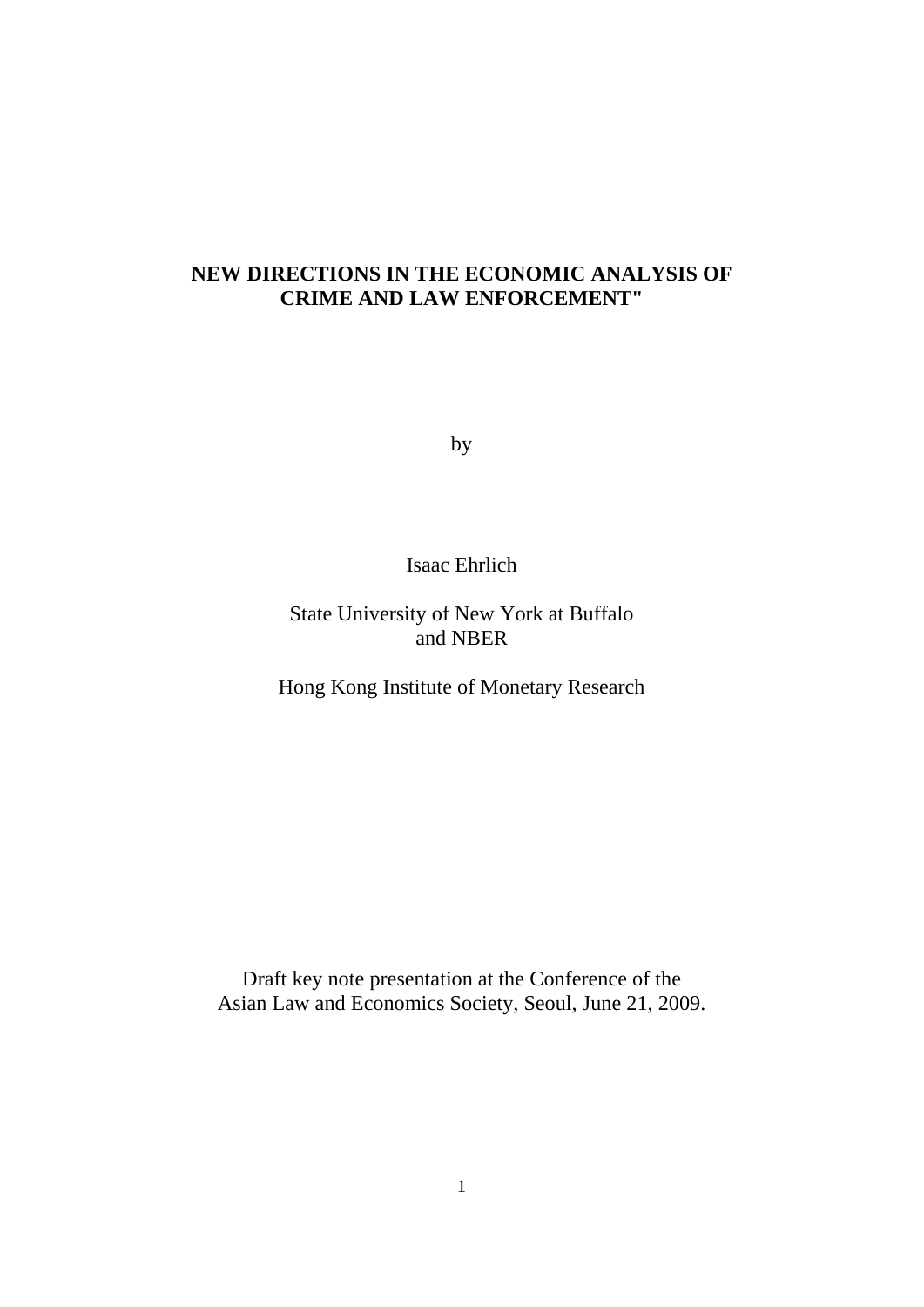# **New Directions in the Economic Analysis of Crime and Law Enforcement\***

### **I. Introduction**

The persistence of "crime" in all human societies and the challenges it imposes for determining how to enforce laws enjoining it, have attracted the attention of scholars throughout human history including, in particular, utilitarian philosophers and early economists like Beccaria, Paley, Smith, and Bentham. Indeed, in view of its empirical regularity, sociologists like Durkheim adopted the view that "crime, in itself, is a normal social phenomenon", rather than an aberration of human nature. It was not until the late 1960s, especially following the seminal work by Becker (1968), however, that economists reconnected with the subject in a systematic fashion, using the modern tools of economic theory and applied econometrics.

The essence of the economic approach, as restated by Becker, lies in the assumption that potential offenders respond to incentives, and that the volume of offenses in the population can therefore be deterred or prevented through an optimal allocation of resources to control crime. The objective of social policy is specified as minimization of the aggregate social loss from crime and law enforcement. Based on this criterion, Becker derived a comprehensive set of behavioral propositions and optimal enforcement strategies involving the certainty of apprehending and convicting offenders, the severity of punishment to be imposed on those convicted, and the selection of optimal instruments of punishment. The "deterrence hypothesis", as stated by Ehrlich (1973, 1975a, 1982, 1996), expands the scope of the relevant incentives by which offenders can be motivated or controlled. It highlights the relative roles and limitations of "negative" incentives such as the prospect of apprehension relative to conviction and punishment, whether by public law enforcement or private self-protection efforts, as well as "positive" incentives such as opportunities for gainful employment for workers at the lower end of the earnings distribution, or education and rehabilitation efforts, as deterrents to criminal activity. In this approach, the analysis of crime shares some formal similarities with that of occupational choice in labor-theoretic settings.

For this approach to provide a useful approximation to the complicated reality of crime, it is not necessary that all offenders respond to incentives, nor is the degree of individual responsiveness prejudged; it is sufficient that a significant number of potential offenders so behave on the margin. By the same token, the theory does not preclude a priori any category of crime, as offensive or heinous as it may be, or any class of incentives. Indeed, economists have applied the deterrence hypothesis to a myriad of illegal activities, from tax evasion, corruption, and fraud to robbery, murder, and terrorism.

### **II. Theory**

The economic approach to criminal behavior can be summarized by the following syllogism: "People respond to incentives. Offenders are people too. Therefore, offenders respond to incentives". Crime, in turn, inflicts material and emotional harm on both individual victims and on society as a whole and disrupts the foundations of civil society and efficient resource allocation. This is true even in the case of petty theft, which entails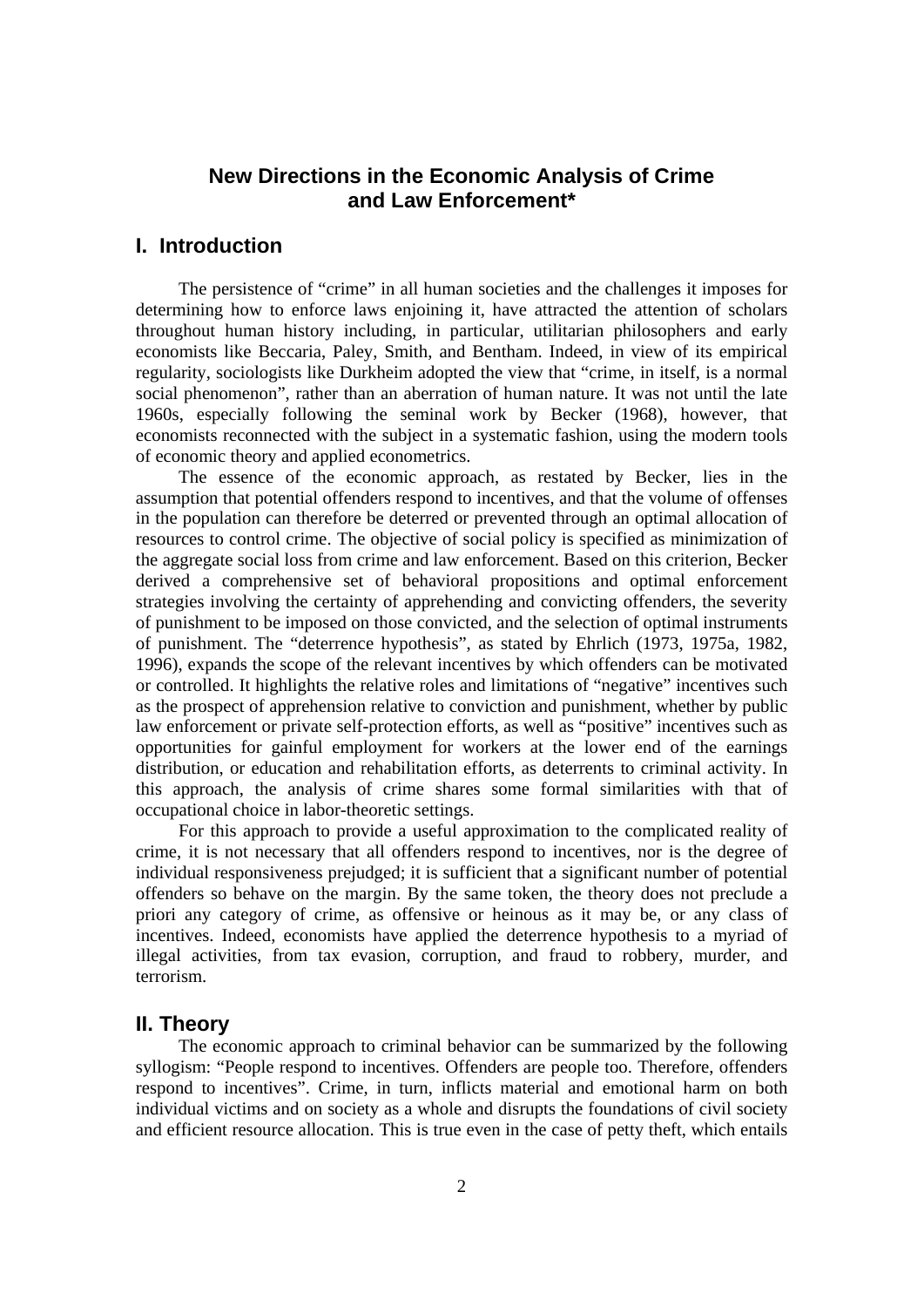just a small redistribution of wealth from victim to offender. Theft involves a net social loss by virtue of the fact that thieves spend their time and energy on effecting a redistribution of wealth instead of creating new wealth. In addition, individuals and society spend resources on protection of property and avoidance of emotional loss, as well as the potential loss of life and limb from being victims of serious crime, which is another significant drag on the economy and the pursuit of happiness. Therefore theft, let alone more serious crime, entails a significant social cost and society has a strong incentive to resist it in various forms.

In Becker's analysis, equilibrium volume of crime reflects the interaction between offenders and the law enforcement authority, and the focus is on optimal probability, severity, and type of criminal sanction – the implicit "prices" society imposes on criminal behavior to minimize the aggregate income loss from crime. This thesis has powerful implications concerning the choice of an optimal level of resources to be devoted by society to combat crime, as well as the optimal combination of law enforcement instruments to be imposed – the probability of apprehending and convicting offenders, the magnitude of the punishment to be meted out for crimes of different severity, as well as the form of the sanction to be imposed: imprisonment, or monetary compensation (see Becker, 1968 and Stigler, 1970).

Subsequent work has focused on more complete formulations of components of the criminal justice system, especially the supply of offenses, the production of specific law enforcement activities, as well as alternative social welfare criteria for producing optimal law enforcement strategies. Another methodological evolution has expanded the basic analytical setting of the Becker model by addressing the interaction between potential offenders (supply), consumers and potential victims (private "demand" for illegal goods or "derived demand" for protection), and deterrence and prevention (government intervention). This "market model" applies not just in the case of transactions involving direct demand for illegal goods and services, such as illicit drugs and prostitution, but on theft, robbery, and murder for which the "demand" side derives from the private demand for individual safety. In this setting, government intervention works as a form of both demand and supply management, which can in principle combine elements of pure deterrence, like monetary fines, with methods of individual control, such as incapacitation (retention, imprisonment, or confiscation of illegal goods) and rehabilitation of convicted offenders. This virtual market for offenses (Ehrlich, 1981, 1996) has later been extended to include interactions of crime with the general economy as well, including the prospect that crime could harm creative economic activity and thus economic growth and development. These extensions are discussed in greater detail in the following sections. For specific articles on which the following discussion is based, see Ehrlich and Liu (2006, vol. 1 and 2).

#### **Supply**

The extent of participation in crime is generally modeled as an outcome of the allocation of time among competing legitimate and illegitimate activities by potential offenders acting as expected-utility maximizers. While the mix of pecuniary and nonpecuniary benefits varies across different crime categories, which attract offenders of different attitudes toward risk and proclivities ("preferences") for crime, the basic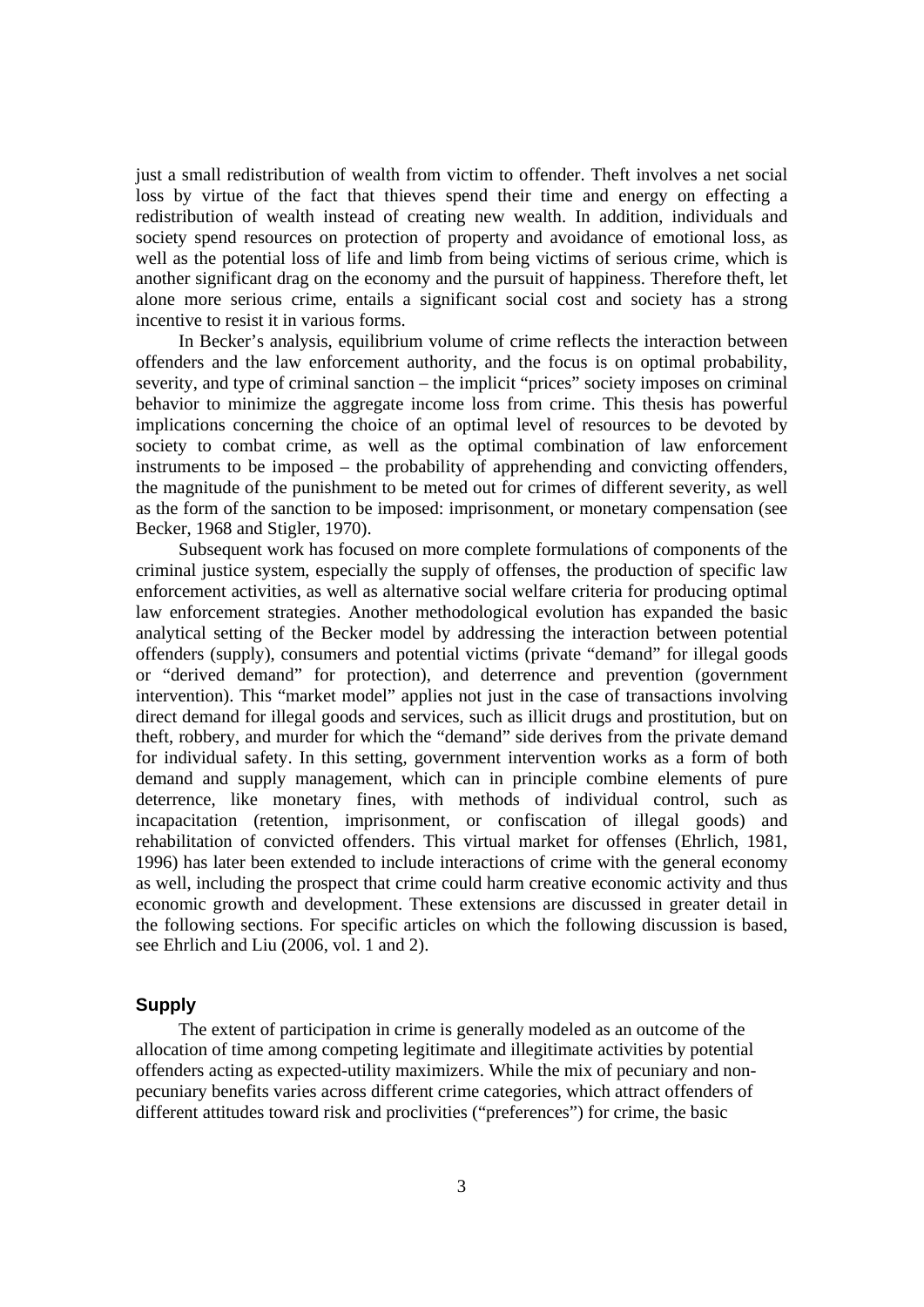opportunities affecting choice are identified in all cases as the perceived probabilities of apprehension, conviction, and punishment, the marginal penalties imposed, and the differential expected returns on competing legal and illegal activities. Entry into criminal activity and the extent of involvement in crime is shown to be related inversely to deterrence variables and other opportunity costs associated with crime, and directly to the differential return it can provide over legitimate activity as well as to risk aversion. Contrary to the perception that criminals constitute a "non-competing group" in classical labor jargon, by which all of them are completely specialized in the pursuit of criminal activities as members of gangs or organized crime, the labor-theoretic approach to participation in illegitimate activities expects many offenders to be "part-time" offenders, pursuing legitimate endeavors as well, and criminal enterprises to be typically small organizations, partly to diversify excessive risk bearing, given the prospect of detection, apprehension, and punishment (see Ehrlich, 1973) and the extensive empirical evidence documented by Reuter et al. (1990).

The theory yields not just general qualitative propositions about the way offenders respond to incentives, but also discriminating implications about the relative magnitudes of responses to different incentives. For example, a one per cent increase in the probability of apprehension is shown to exert a larger deterrent effect than corresponding increases in the conditional probabilities of conviction and punishment. Essentially due to conflicting income and substitution effects, however, sanction severity can have more ambiguous effects on active offenders: a strong preference for risk may weaken, or even reverse the deterrent effect of sanctions and the results are even less conclusive if one assumes that the length of time spent in crime, not just the moral obstacle to entering it, generates disutility. The results become less ambiguous at the **aggregate** level, however, as one allows for heterogeneity of offenders due to differences in employment opportunities or preferences for risk and crime: a more severe sanction can reduce the crime rate by deterring the entry of potential offenders even if it has little effect on actual ones. In addition to heterogeneity across individuals in personal opportunities and preferences, the literature has also addressed the role of heterogeneity in individuals' perceptions about probabilities of apprehension, as affected by learning from past experience. As a result, current crime rates may react, in part, to past deterrence measures. A different type of heterogeneity that can affect variations in crime across different crime categories and geographical units may stem from the degree of social interaction, which can partly explain why urban crime rates generally exceed rural rates.

This theory also yields testable propositions about the way participation in criminal activity varies across states, over the life cycle and across different crime categories. Ehrlich's work identifies inequality in the distribution of income, especially at the lower tail of the income distribution, as having a powerful impact on participation in all felonies, essentially because those with lower skills have poorer prospects for entry into legitimate occupations and lower opportunity costs of imprisonment. In contrast, area wealth provides higher gains from property crimes. Also, educated workers who earn relatively high salaries in legitimate occupations can be expected to avoid especially street crimes which require low skills, but this is not necessarily the case with white collar crimes, which do require education and skills. Evidence from prison data and self-reported crimes confirms these propositions (Ehrlich, 1973, 1975, Lochner 2004).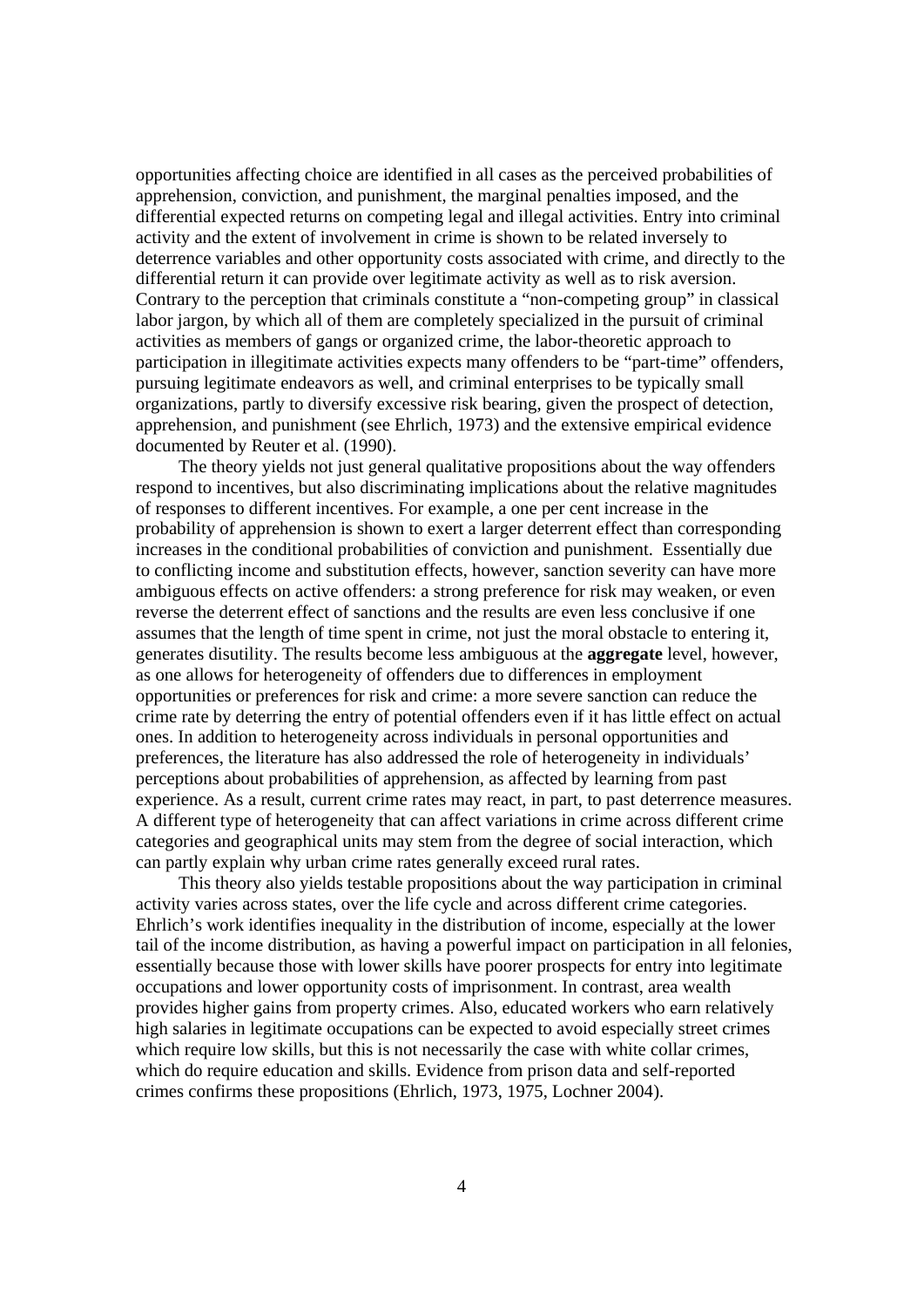#### **Private "Demand"**

The incentives operating on offenders often originate from, and are partially controlled by, consumers and potential victims. Transactions in illicit drugs or stolen goods, for example, are patronized by consumers who generate a direct demand for the underlying offense. But even crimes that inflict pure harm on victims are affected by an indirect (negative) demand, or "derived demand", which is derived from a positive demand for safety, or "self-protection". This term has been used in the economic literature to indicate individual efforts aimed at reducing the probability of being afflicted by hazards to their economic or physical well-being (Ehrlich and Becker, 1972). The hazard of becoming a victim to crime is a natural application of the concept. By their choice of optimal self-protective efforts through use of locks, safes, Lojacks, private guards and alarm systems, or selective avoidance of crime-prone areas, potential victims lower the marginal returns to offenders from targeting them, and thus the implicit return on crime to the offender. And since optimal self-protection generally increases with the perceived risk of victimization (the crime rate), private protection and public enforcement will be interdependent. Thus, even in the absence of public enforcement of laws, the incidence of crime in the population can be contained, or "equilibrated" through private self-protection. At the same time, however, private protection can also generate both positive and negative externalities, i.e., spillover effects, of considerable magnitudes, which make it both necessary and expedient to resort to the power of the state to play the major role in protecting life and property and assuring law and order.

#### **Public Intervention**

 Since crime, by definition, causes a net social loss, and crime control measures are largely a public good, collective action is needed to augment individual self-protection. Public intervention typically aims to 'tax' illegal returns through the threat of punishment, or to 'regulate' offenders via incapacitation and rehabilitation program. All control measures are costly. Therefore, the 'optimum' volume of offenses cannot be nil, but must be set at a level where the marginal cost of each measure of enforcement or prevention equals its marginal benefit.

To assess the relevant net social loss, however, one must adopt a criterion for public choice. Becker (1968) and Stigler (1970) have chosen maximization of variants of 'social income' measures as the relevant criterion, requiring the minimization of the sum of social damages from offenses and the social cost of law enforcement activities. This approach leads to powerful propositions regarding the optimal magnitudes of probability and severity of punishments for different crimes and different offenders, or, alternatively, the optimal level and mix of expenditures on police, courts, and corrections. The analysis also reaffirms the classical utilitarian proposition that the optimal severity of punishment should "fit the crime", and thus be set according to its overall deterrent value, essentially because applying the more severe sanctions on, say, petty theft would induce offenders to go for grand larceny. Moreover, it makes a strong case for the desirability of monetary fines as a deterring sanction: since fines are essentially a transfer payment which does not require use of real resources to punish offenders, as do imprisonment, confinement, deportation, and banishments, they are "socially costless". However, fines cannot be relied upon as the dominating form of sanctions since optimal crime control requires the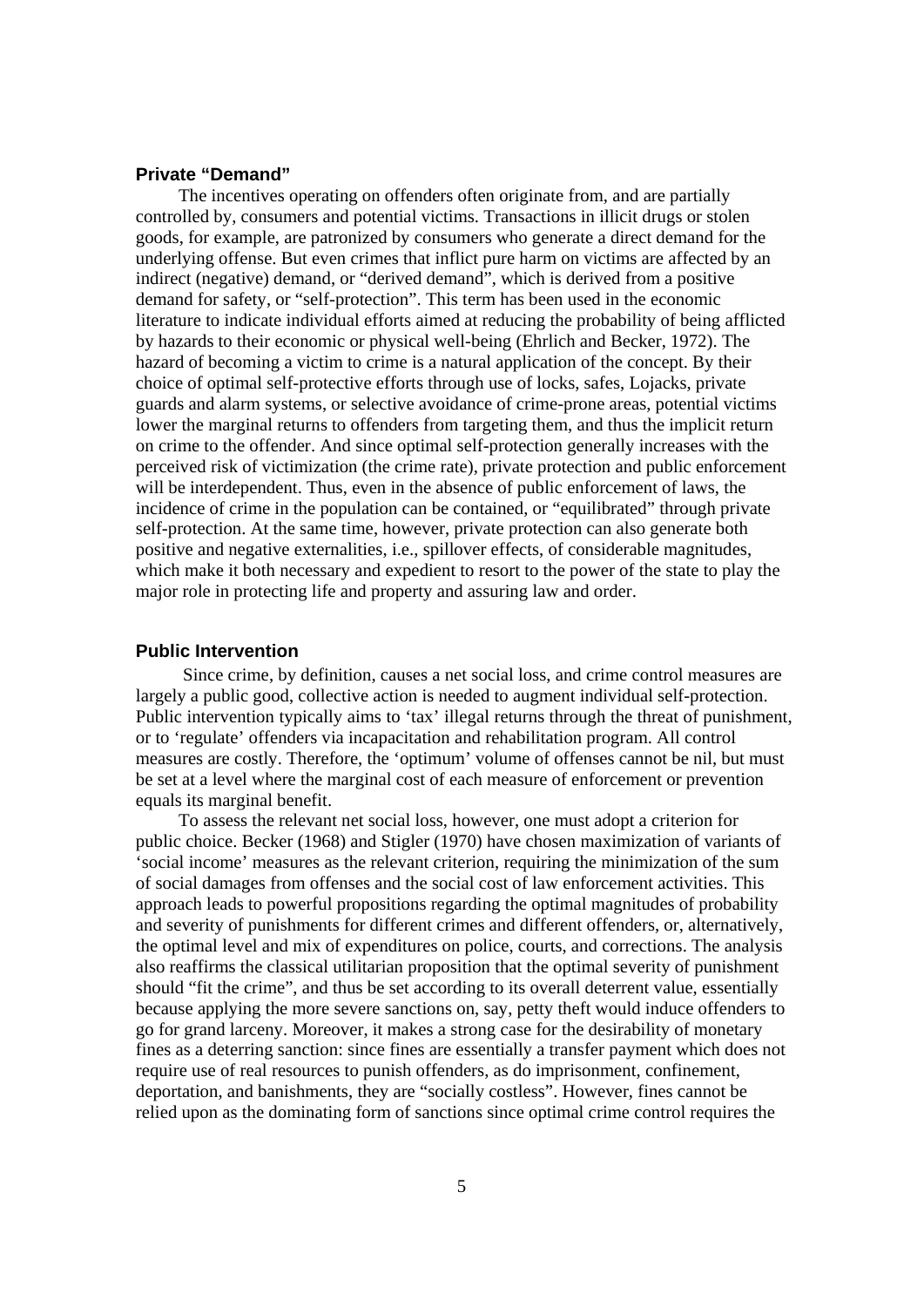reliance on incapacitating offenders with a high risk of recidivism, or providing them opportunities for rehabilitation through training programs oriented to bolster legitimate skills (Ehrlich, 1981).

Another aspect of optimal law enforcement where the income-maximizing, or cost minimizing criterion has a natural appeal is the choice of the optimal way to **produce**  enforcement or security services. This is inherently a "supply-side" issue, since optimal enforcement services need not be produced by government agencies - they could be delivered by private enforcers or private suppliers of security and protection services whose task can be to detect legal infractions, help prosecute offenders, or administer legal sanctions. Optimal public law enforcement involves setting up rules of compensation to maximize the efficiency of the supply of enforcement and protection services, including private provision of detention, imprisonment, and rehabilitation services. (see, e.g., Becker and Stigler, 1974, Landes and Posner, 1975 and Benson, 1998).

 Different criteria for public choice, however, yield different implications regarding the optimal mix of law enforcement strategies. An important example is the optimal mix of probability and severity of apprehending and punishing offenders, as is the case when the social welfare function is expanded to include concerns for "distributional consequences" of law enforcement on offenders and victims in addition to aggregate income. These considerations can be ascribed to aversion to risk, as in Polinsky and Shavell (1979), or to alternative concept of justice, as proposed in Ehrlich (1982). Furthermore, a positive analysis of enforcement must address the behavior of the separate agencies constituting the enforcement system: police, courts, and prison authorities. For example, Landes's 1971 analysis of the courts, which focuses on the interplay between prosecutors and defense teams, explains why settling cases out of court may be an efficient outcome of many court proceedings.

The optimal enforcement policy arising from the income maximizing criterion can be questioned from yet another angle: a public-choice perspective. The optimization rule invoked in the preceding papers assumes that enforcement is carried out by a social planner. In practice, public law enforcement can facilitate the interests of rent-seeking enforcers who are amenable to malfeasance and bribes. Optimal social policy needs to control malfeasance by properly remunerating public enforcers (Becker and Stigler, 1974) or setting, where appropriate, milder penalties (Friedman, 1999).

#### **Market Equilibrium**

In Ehrlich's (1981) "market model", the equilibrium flow of offenses results from the interaction between aggregate supply of offenses, direct or derived demand for offenses (through self-protection), and optimal public enforcement, which operates like a tax on criminal activity. Some behavior classified as crime, such as prostitution and consumption of illicit drugs, involves the interaction between suppliers and consumers in an explicit market setting. But even crimes against persons and property can be analyzed by reference for a virtual market that involves the interaction between offenders and potential victims through the latter's demand for self-protection, and thus a negative demand for crime. This analysis identifies more fully the interaction between crime, private self-protection and public law enforcement and the limitations of alternative means of crime prevention. One important application concerns a comparison of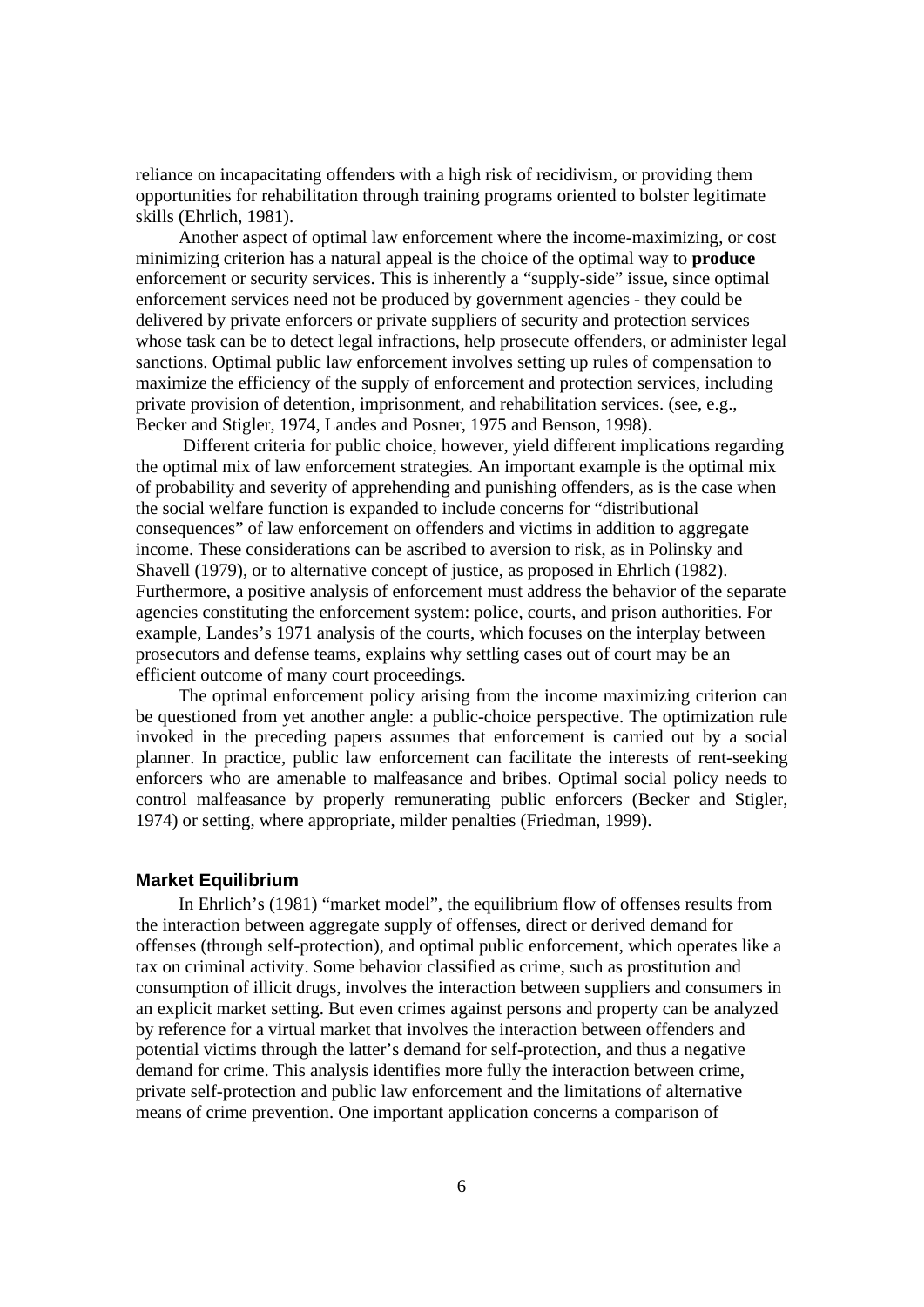deterrence, incapacitation, and rehabilitation as instruments of crime control. This is because the efficacy of deterring sanctions cannot be assessed merely by the elasticity of the aggregate supply of offenses schedule, as it depends on the elasticity of the private demand schedule as well. Likewise, the efficacy of rehabilitation and incapacitation programs cannot be inferred solely from knowledge of their impact on individual offenders. It depends crucially on the elasticities of the market supply and demand schedules, as these determine the extent to which successfully rehabilitated offenders will be replaced by others responding to the prospect of higher net returns. This market setting has also been applied in works by Schelling, Buchanan, and Garoupa, for example, to analyze various aspects of organized crime.

The "market model" has been developed largely in a static, partial-equilibrium setting in which the general economy affects the illegal sector of the economy, but not vice versa. More recently, the model has been extended to deal with the interaction between the two under dynamic settings as well. Specific applications focus on the interaction between crime and income distribution and the relation between bureaucratic corruption and economic growth over the process of economic development (Imrohoroglu, Merlo, and Rupert, 2000, Ehrlich and Lui, 1999).

### **III. Applications and Empirical Evidence**

### **Scope**

Largely due to the paucity of theoretically relevant data, little has been done thus far to implement a comprehensive market model of illegitimate activity. Many researchers have attempted, however, to implement a simultaneous equation model of crime and law enforcement activity consisting, typically, of three sets of structural equations originally proposed in Ehrlich (1973): supply-of-offenses functions linking the rate of offenses with deterrence variables and other measurable incentives; production functions of law enforcement activity linking conditional probabilities of arrest, conviction, and punishment with resource inputs and other productivity measures; and demand-for-enforcement functions linking resource spending with determinants of public intervention. Attempts to address other aspects of the market model of crime include measuring the effect of law enforcement on the net return from crime, as in Viscusi (1986), and simulating a general equilibrium model that focuses on the interaction between the legal and illegal sectors of the economy (Imrohoroglu et al. 2000, and Engelhardt, Rocheteau, and Rupert, 2008). Other applications concern modeling organized crime or "victimless crimes", for which there is direct demand by consumers and patrons and analyses of the general criminal justice system (see, eg. Buchanan 1973, Garoupa, 2000, Reinganum, 1993).

A number of studies have focused, instead, on specific components of the market model. Some have examined various forms of private self-protection, including use of guards, flight from high crime neighborhoods into suburbs, and carrying concealed guns as a possible means of self-protection against crime. Other studies have focused on the effects of specific measures of law enforcement, such as the Federal sentencing guidelines, enhanced police presence, and the two-and three-Strike legislation in California. Another set of papers focuses on crime and aspects of the labor market. Studies related to these applications by Bartel, Ayres and Levitt, Cullen and Levitt, Lott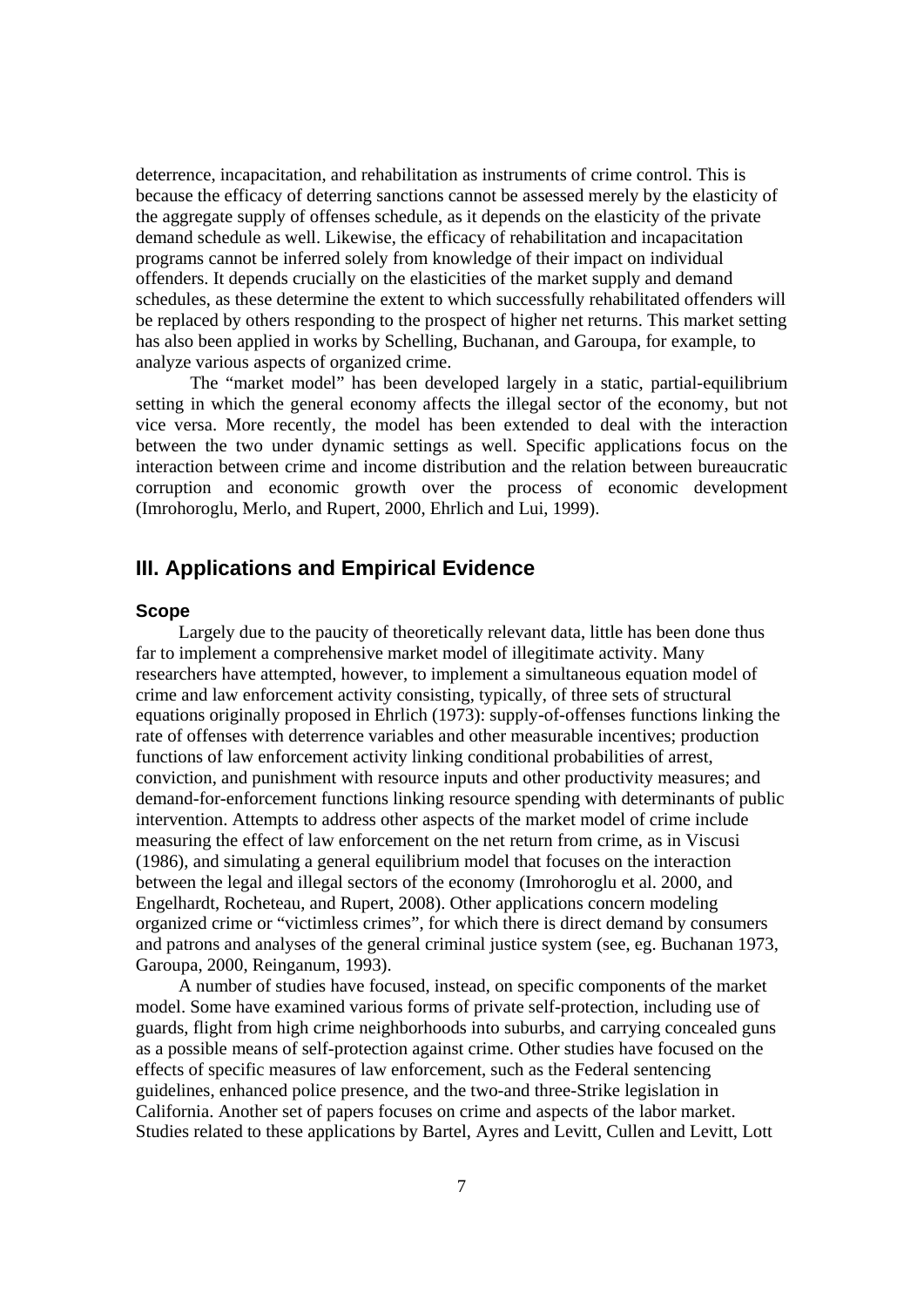and Mustard, Duggan, LaCass and Paine, Gould, Weinberg and Mustard, Raphael and Winter-Ember, Shepherd, and Lochner are surveyed in Ehrlich and Liu (2006, vol. 2 and 3). See also Kling (2006) and Evans and Owens (2007).

The bulk of the empirical implementation, especially over the last two decades, tested the deterrence hypothesis against data from different population aggregates and different types of crime. The first set explores data on individual offenders, juveniles, females, urban areas and different countries, such as Canada, the UK, Italy, Finland, and Germany. The second set includes data on specific crime categories, ranging from aircraft hijacking, drugs, drunk driving, Anti-Trust violations, corporate fraud, and Federal fraud. Early and recent papers on these topics by, e.g., Witte, Levitt, Bartel, Glaeser and Sarcedote, Wolpin, Landes, Corman and Mocan, Block, Nold and Sidak, Karpoff and Lott, and Waldfogel are also surveyed in Ehrlich and Liu (2006 vol. 2 and 3). Also see the recent study by Drago, Galbiati, and Vertova (2009).

#### **Methodological issues and Major Findings**

The econometric applications via regression analyses have been hampered by a number of methodological problems. FBI crime reports are known to understate true crime rates, and related errors of measurement in estimated punishment risks may expose parameter estimates to biases and spurious correlations. The inherent simultaneity in the data, whereby the relation between crime and deterrence variables may reflect different directions of causality corresponding to supply, demand, or production relationships, requires systematic use of identification restrictions to assure consistent estimation of structural parameters. In testing offenders' responsiveness to incentives, the deterrent effect of imprisonment must be distinguished from its incapacitating effect. Efficient functional forms of structural equations must be selected systematically. And there is the ubiquitous possibility that regression estimates would be biased by 'missing variables' and sample-selection biases. Most of these problems have been recognized and addressed in the literature from the outset, but more attention has been paid to these problems in recent studies.

In particular, and as the "market model" of crime suggests, higher crime rates, and thus risks of victimization, should increase the willingness of potential victims and law enforcement agencies to spend resources on crime prevention and deterrence, which could bias the estimated association between crime and enforcement variables in a direction contrary to the one predicted by the deterrence hypothesis. In contrast, the "crowding effect" on existing law enforcement resources that can be produced by unexpected surges of crime, as well as errors of measurement in crime counts are likely to produce the opposite bias (Ehrlich 1973). To overcome such statistical biases, researchers must try to identify instrumental variables that are not affected by the concurrent incidence of crime but otherwise raise the public willingness to enforce the law or the efficiency of law enforcement efforts. Examples of instrumental variables identified by researchers include "political cycles" which bring to power politicians running on strengthening law and order (see e.g., Levitt, 1997), although successful campaigns may reflect previously high and persisting crime rates, or the stock of legal decisions stemming from constitutional principles, especially by the Supreme Court, which make it either easier or more difficult to convict those apprehended and charged by police (see e.g., Ehrlich and Brower, 1987). Another important research challenge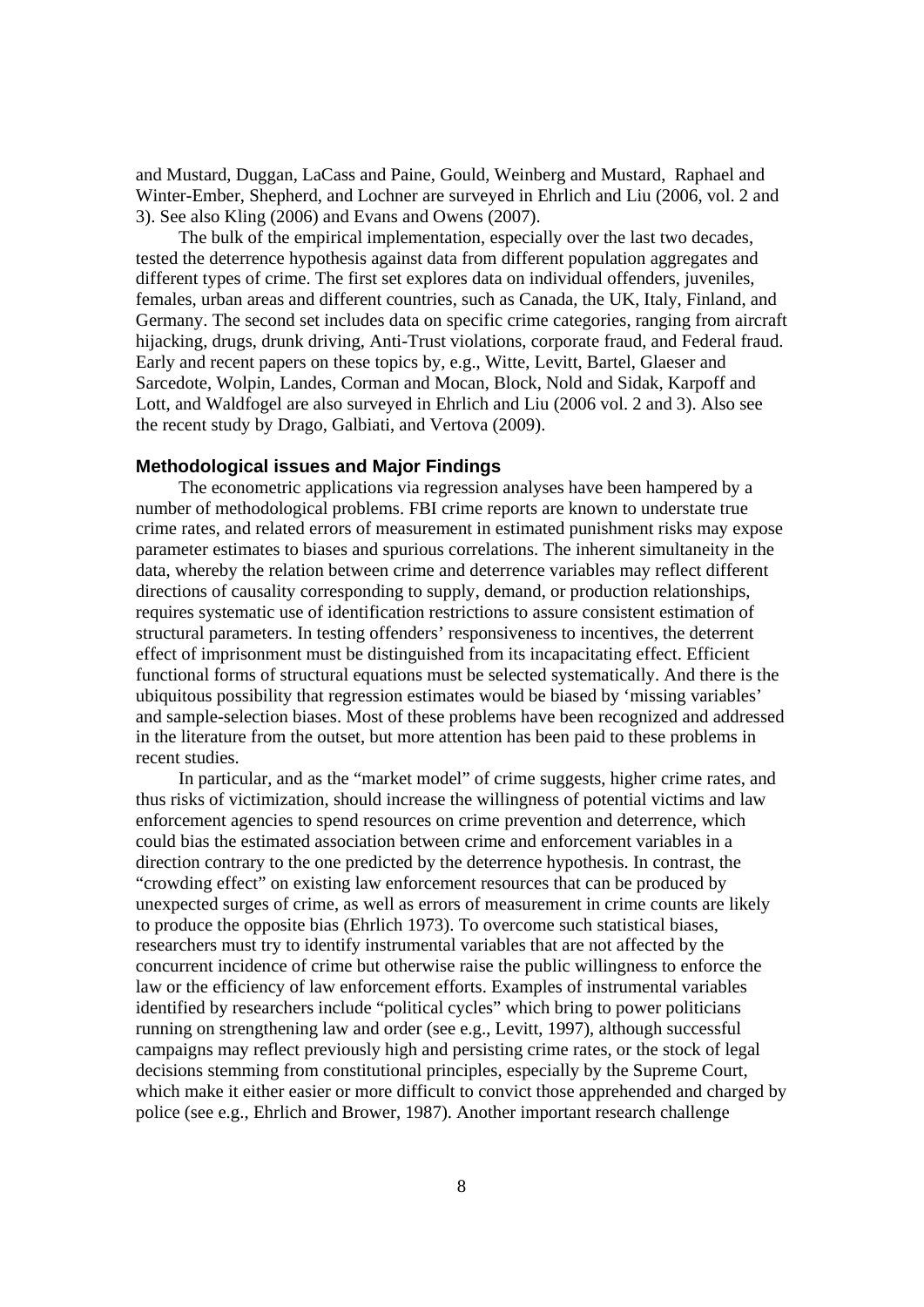concerns the separation of deterrence from incapacitation effects, since law enforcement by way of detention, or incarceration and imprisonment can reduce the incidence of crime by incapacitating actual offenders, rather than deterring would be ones. The deterrence hypothesis applies only to the latter effect. The incapacitation effect can be assessed theoretically, since it depends largely in the **level** of the risks of apprehension and imprisonment rather than changes in these variables (Ehrlich 1982), but the two effects can also be isolated empirically by estimating a set of interrelated crimes simultaneously: for example, higher prison terms for burglary cannot have an incapacitating effects on those committing robbery, but they may deter would-be robbers (Kessler and Levitt, 1999). Helland and Tabarrok (2007) provide further evidence on the existence of pure deterrence effects based on California's "Three-Strike" law.

Use of different types of data can also impact the researcher's ability to measure the effects of "positive incentives". For example, cross-sectional data on variations in unemployment rates may be affected by an area's industrial composition, unemployment compensation level, and the age and skill composition of the area's labor force, rather than involuntary layoffs. Time series data that span business cycles are more likely to reflect involuntary layoffs and thus the opportunities for gains from legitimate labor market activities. Studies based on time series and panel data are therefore more likely to reflect the force of legal employment incentives – the effect of the unemployment rate specifically – and the deterrence hypothesis.

The overwhelming volume of studies following systematic econometric applications, which were applied to alternative regions, population groups and different crime categories, has produced similar findings: probability and length of punishment are generally found to lower crime rates, with elasticities of response of crime rates to probability of punishment often exceeding those with respect to severity of punishment (see, e.g., the early studies by Ehrlich and the recent study by Drago, Galbiati, and Vertova, 2009). Also, the estimated elasticities of crime with respect to the risk of apprehension are generally found to exceed those with respect to the conditional risks of conviction and punishment. Crime rates are also found to be directly related to measures of income inequality and community wealth (proxy measures of relative gains from crime). Estimates of unemployment effects are somewhat ambiguous, however, depending, in part, on whether they are derived from time-series or cross-section data (see the surveys by Freeman, 1983, and Ehrlich 1996), but more recent studies (e.g., Raphael and Winter-Ember, 2001) have confirmed the existence of deterrent effects of employment opportunities using instrumental variable techniques.

Not all past research appears to be consistent with the deterrence hypothesis. For example, some studies report a positive association between police expenditure and crime, although this relationship may represent positive demand for public protection from crime. Critics have argued that the estimated deterrent effects may mask a crowding effect of crime on punishment rather than vice versa (Blumstein et al., 1978). However, recent studies provide evidence corroborating the deterrence hypothesis by using effective instrumental variables and panel data techniques to isolate and identify the effect of deterrence variables. Some studies have also estimated a system of interrelated crimes to separate deterrence from incapacitation effects of imprisonment (e.g., Ehrlich and Brower, 1987, Ehrlich and Liu, 1999, Levitt, 1997, and Kessler and Levitt, 1999).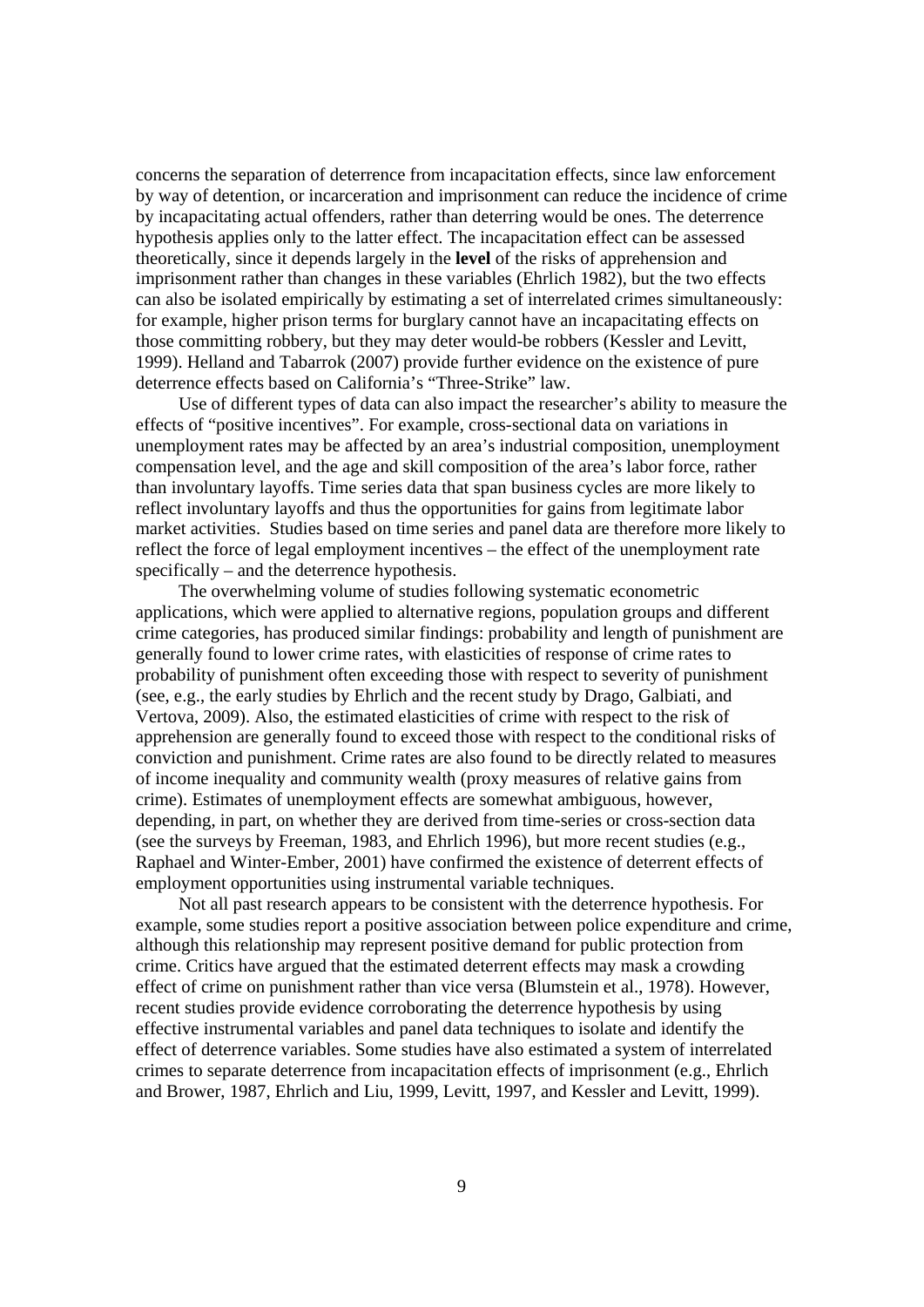The applicability of the economic approach to the crime of murder, and whether the death penalty constitutes a specific deterrent have raised greater controversy. The center of debate has been Ehrlich's 1975 and 1977 studies based on time series and cross-state data, in which deterrence variables, including the risk of execution as well as the probability and length of punishment by imprisonment, were found to lower murder rates (see Blumstein et al., 1978; and the response in Ehrlich and Mark, 1977). The controversy has generated additional empirical research which is still on-going, some inconsistent with the deterrence hypothesis (e.g. Avio, 1979; Hoenack and Weiler, 1980, McManus, 1985) but others strongly corroborative not only of the direction of the deterrent effect of the probability of execution, but even the quantitative impact of this extreme penalty as originally estimated (e.g., Wolpin, 1978, Layson, 1983 and 1985, Ehrlich and Liu, 1999, Mocan and Gittings, 2003, and Dezhbakhsh, Rubin, and Shephard, 2003). The studies by most economists have been motivated by scientific curiosity concerning the issue of deterrence, for if severity of punishment matters, as is overwhelmingly documented by studies following a rigorous econometric methodology, why wouldn't the most severe legal sanction impart a deterrent effect as well. Many critiques have been motivated, however, by a normative concern about the desirability of executions as a legal sanction, an issue that should be divorced from the issue of its effectiveness. Indeed, if murderers respond to incentives, alternative sanctions can be effective as well.

### **IV Policy Implications**

The principle of minimizing the aggregate income loss from crime, while involving a narrow efficiency criterion involving material losses, nevertheless has powerful implications concerning optimal crime control policies. It suggests the need to employ differential punishments for different types of offenses, to "fit the crime", as well as for different types of offenders in proportion to their deterrent and incapacitating or rehabilitating values. It also implies that although government intervention in the economy is necessitated in order to avoid a suboptimal reliance on private self-protection, which creates both external economies (thus too little private protection) and diseconomies (too much emphasis on the protection of individual interests as opposed to society as a whole), the production of means of crime control need not be done just by government agencies and may involve outsourcing of the production of desirable security services to private firms (e.g., bail-bonding, legal firms, private prisons, and training centers).

The relative desirability of specific means of crime control cannot be determined just by their relative efficacy or cost efficiency; it also depends on their relative social costs and on the welfare criteria invoked as a justification for public law enforcement. For example, if the welfare objective is to maximize social income, then the social cost of purely deterring sanctions, such as fines, would be close to zero, because as transfer payments, fines are free of the deadweight costs associated with imprisonment, house arrests, probation and other intermediate punishments. An optimal enforcement strategy may then involve raising such fines to their maximal feasible level (consistent with a convict's wealth constraint) while lowering the probability of apprehension and conviction to its minimal level. Even under this (narrow) efficiency criterion, however, it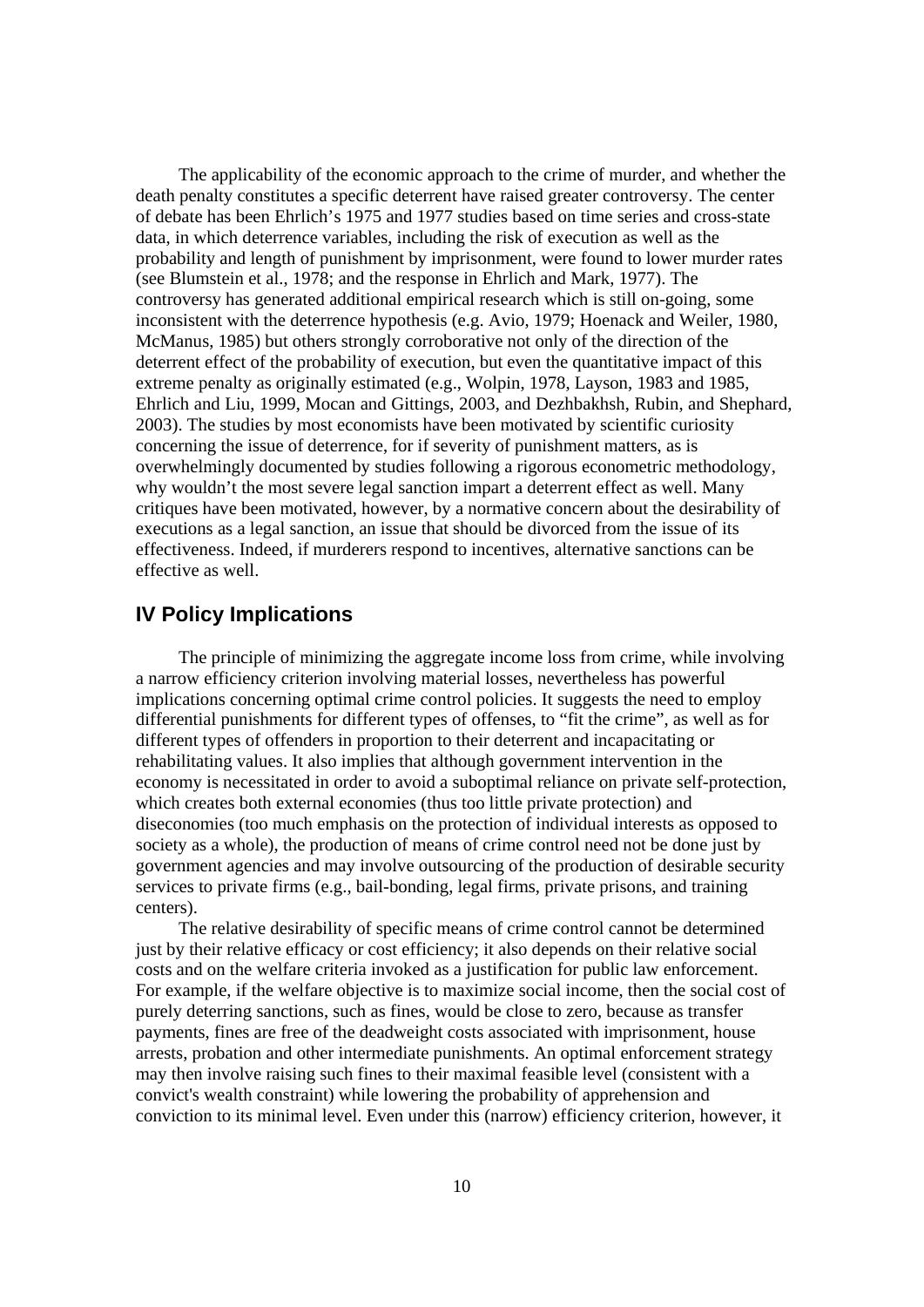would be optimal to use imprisonment and intermediate punishments along with fines for those crime categories where the added incapacitation value of imprisonment justifies its added costs.

The enforcement strategy would be different if the social welfare function were broadened to include distributional objectives as well. These include, for example, a preference for promoting equality of individuals under the law, reducing the legal error of convicting the innocent, or lowering the corollary prospect of letting the guilty go free. For example, since the probability of apprehension and punishment is substantially less than one, penalties are in fact applied through a lottery system. Offenders who are caught and punished are subjected to ex-post discrimination under the law because they "pay" not just for their own crime, but also for offenders who get away with crime. The degree of such ex-post discrimination rises as the penalty becomes more severe, or if the probability of punishment is very low. Such concerns help explain why severity of punishment is often traded on the margin for a higher probability of apprehension and conviction. It also helps explain why the justice system introduces numerous safeguards to protect the rights of the accused, and why the opposition to capital punishment tends to increase when the penalty is applied infrequently and capriciously (Ehrlich, 1982).

Incorporating concerns for equality and legal error in the social welfare function raises not just the marginal social cost of severity of punishment, but that of any strategy of enforcement (as long as the probability of being arrested and punished for a crime is low) relative to its cost under the narrower efficiency criterion. The implication is that more crime would be tolerated as a result of a tradeoff between equity and efficiency in enforcement - a tradeoff typical of social choice in general.

Another common mistake is the argument that higher severity of punishment makes juries less inclined to convict or punish severely, or that more public law enforcement will necessarily lower private protection. There is, however, no mechanical substitution relationship between severity of penalty and probability of conviction and punishment, and the association, or simple correlation, between these two variables could be both positive and negative, since it depends on the underlying factors which generate their observed co-variation. If the more severe punishment is considered in cases where optimal severity should be lower, as is the case when the crime is less severe or the penalty is less likely to deter because of the offender's age or mental capacity, then indeed, juries would be less inclined to convict. However, if severity of punishment is justified by the greater severity of the offense, or a higher risk of victimization in the community, the more severe penalty could be associated with a greater tendency to convict (see Ehrlich and Gibbons, 1977).

This analysis is applicable to crime control strategies concerning the use of positive incentives as well. The market model implies that a lower disparity in the distribution of earning opportunities in legitimate markets will deter offenders on the margin, by reducing their differential gains from criminal activity. This provides a justification for public policies aimed at equalizing educational and employment opportunities partly as means of reducing crime. However, since these policies, unlike conventional law enforcement, cannot be targeted specifically at actual or potential offenders, they may entail relatively high social costs as means of crime control. The positive implications of the market model and some corroborating empirical evidence concerning the relative efficacy of deterrence vs. incapacitation and rehabilitation for many crimes suggest a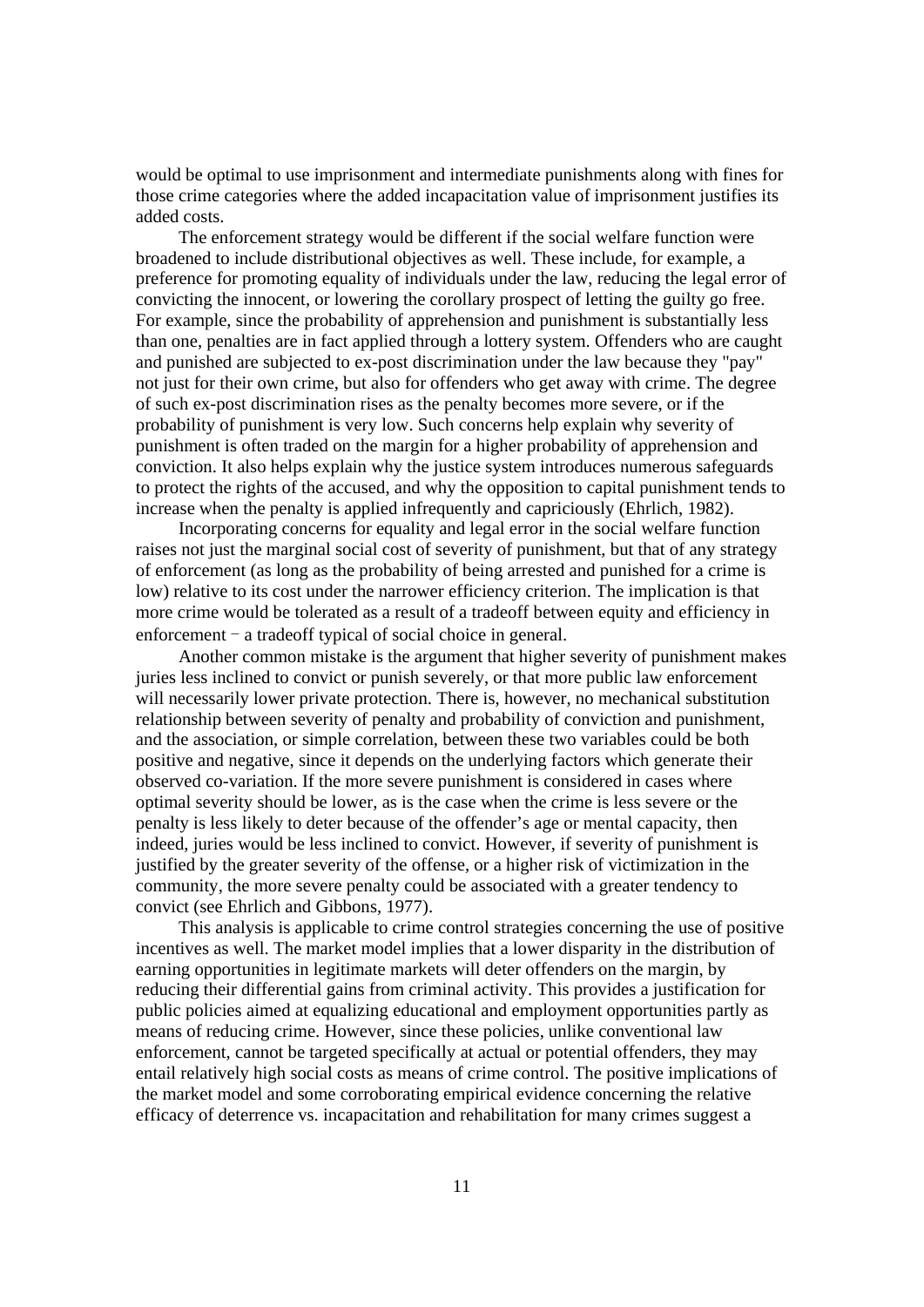direction of reform of the criminal justice system through greater reliance on general incentives and purely deterring sanctions. Forcing offenders to pay fines through workrelease programs (including direct restitution to their victims) may in many cases be as effective a means of crime prevention as the more costly incapacitating penalties especially in the case of many theft crimes or transactions in illicit goods and services. The dramatic growth in the proportion of those imprisoned for drug offenses, in the last few decades, appears to be inconsistent with this implication of optimal enforcement. "Intermediate punishments", including work-release programs and probation can also provide effective substitutes to imprisonment and incapacitation through the force of incentives, as implied by the general "deterrence hypothesis".

## **V. Future Directions**

The application of the economic approach to crime in the analysis of some of the main components of the criminal justice system has been done primarily under a partial equilibrium setting in which the criminal sector of the economy has been analyzed separately from the general economy. The analysis has revolutionized previous literature on the causes and consequences of criminal activity by identifying new factors that account for the diversity of the incidence of criminal behavior across geographical areas, population groups, and over time, and by predicting and measuring their empirical importance. Much remains to be done, however, to improve both the analytical rigor and econometric accuracy of the relevant behavioral relations and clarify their implications for public policy. On the analytical part, the complete application of the market model which exposes more fully the interaction of crime with both private and public protection efforts is still a challenge to be addressed, partly through a better collection and utilization of the relevant data. Moreover, the development of a general equilibrium setting that identifies more fully the interaction between the legal and illegal sectors of the economy and their feedback effects at a point in time, over the business cycle, and over the long run, are still challenges to be met. Indeed, macroeconomic and growth accounting still misses a satisfactory assessment of the role played by the illegal sector of the economy, the underground economy in particular, on the behavior of the full economy and its dynamic movements. I expect the next wave of works on crime to delve into these challenging areas of inquiry through the application of general equilibrium models and numerical analyses under both static and dynamic settings.

Also, a disproportionate work on illegal activity has focused so far on felonies and street crime, and less on white collar crimes, because of the paucity of relevant statistical data on the latter: at this point, there is little information available on the actual volume of these legal infractions independently of clearance and arrest statistics. The relatively little attention paid so far to fraud, digital counterfeiting, and violations of fiduciary obligations in business endeavors may have been partly the result of unjustified belief in the power of competitive market forces to eliminate these economically and socially harmful behaviors, but the recent world-wide financial crisis implies that the study of these illegal infractions deserves closer attention. The greater reliance in recent decades on victimization studies and comprehensive population surveys could offer opportunities for systematic applications of the economic approach in studying white collar crimes and their economic impact.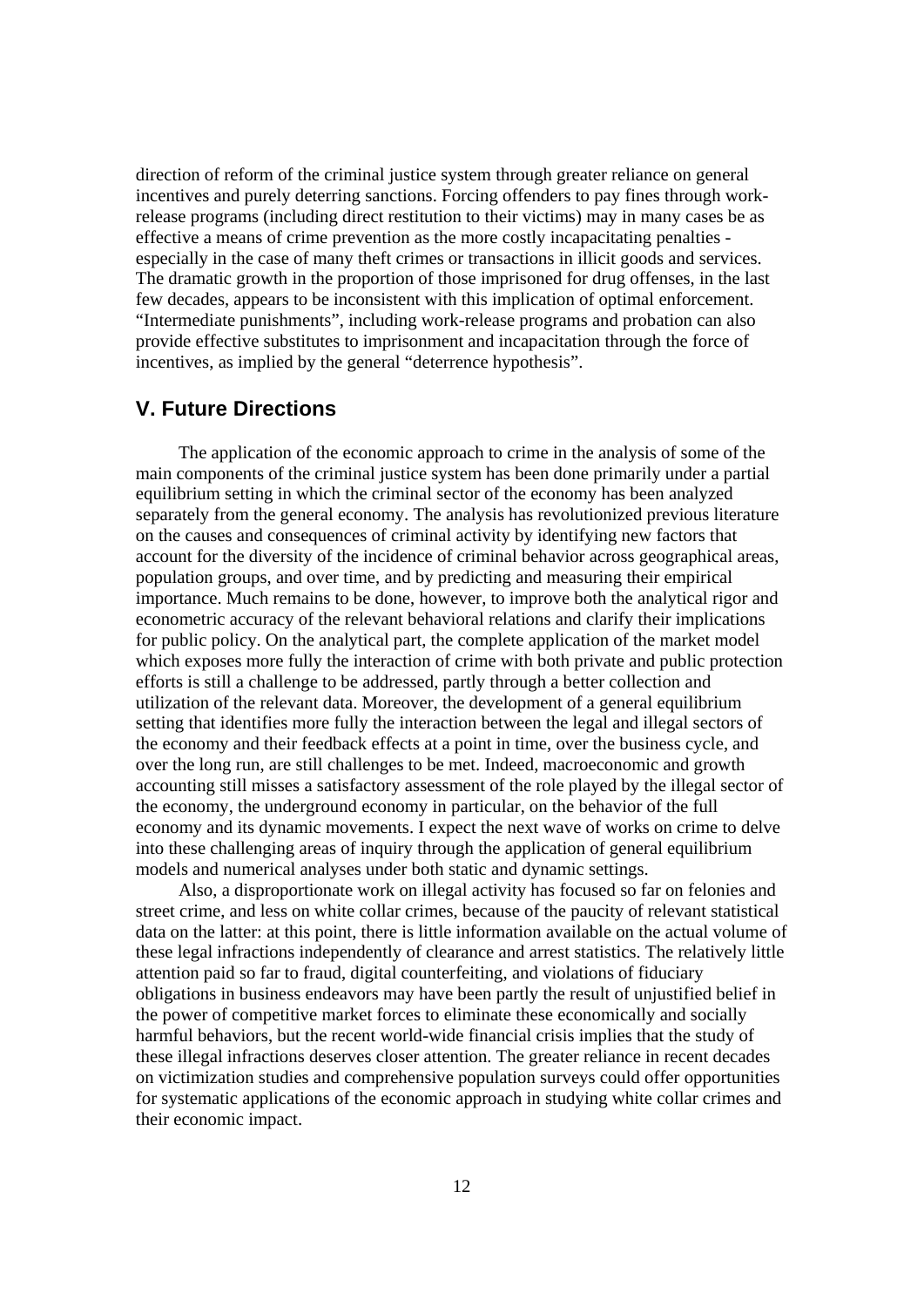Furthermore, most of the studies on crime have relied on within-country data. The application of the economic approach in studying variation in criminal activity across countries and different legal system is still a major challenge to be met, largely because of differences in the definition, interpretations and methods of reporting of crime. The role of the legal system itself - the Common Law versus Islamic Law or the Napoleonic Code - is yet to be revealed through rigorous analyses.

### **VI. Summary**

The economic approach to crime has provided one of the important revolutions in the social sciences by applying the rigorous tools of economic analysis and econometric methodology to offer a unified approach for understanding illegal behavior as part of human behavior in general. It has also offered significant insights about the relative efficiency desirability of different means of crime control and different components of the law enforcement system.

The economic approach and the "market model" specifically, however, are still a work in progress. It is still early to assess the degree to which the various econometric studies have produced accurate estimates of critical behavioral relationships underlying variations and trends of crime. While a strong consensus is emerging in the economic literature regarding the power of the economic approach to explain criminal behavior, and the validity of the "deterrence hypothesis", future progress will depend on better data and more complete implementations of the comprehensive model of crime.

The economic approach, however, has not been equally embraced outside of economics. This is partly due to healthy interdisciplinary competition. Criminologists have also tended to produce theories of crime in which the economic and social environments and institutions, rather than individual incentives and enforcement efforts, play the major role in explaining the phenomenon. This, however, does not contradict the economic approach which assigns an important role to institutions as well, often as an endogenously evolving part of the comprehensive market system. A common misconception about the broad meaning of the "deterrence hypothesis" is that it applies only to negative incentives, while positive incentives may hold a greater promise for solving the crime problem. Another often-heard claim is that we don't need to know more about punishment because punishment does not eliminate crime. Both claims are inappropriate. The deterrence hypothesis and its logical extension - the market model rely on the marginal efficacy of both positive and negative incentives and on the interaction between market demand and supply forces, to explain the observed variability in the frequency of offenses across space and time. The empirical evidence developed in most econometric applications is consistent with the hypothesis that punishment and other general incentives exert a deterrent effect on offenders. This suggests, for example, that there is no need to rely exclusively on harsh or incapacitating sanctions to achieve efficient crime control. A better understanding of what does work, however, calls for more rather than less research into the general deterrence hypothesis and the market model based on it.

\* Isaac Ehrlich May 19, 2009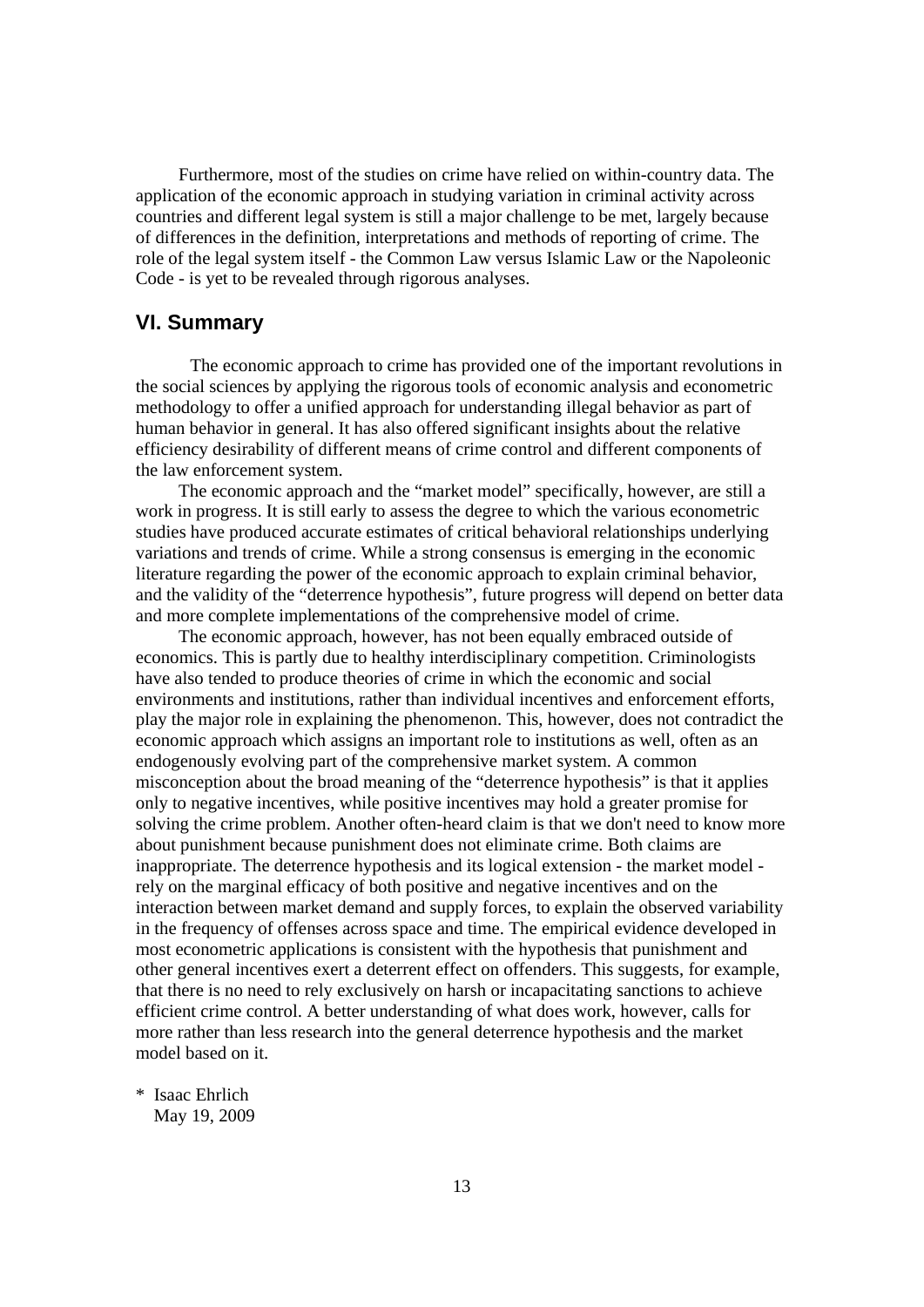## **VII. References and Further Readings**

Ayres, Ian and S.D. Levitt. 1998. Measuring Positive Externalities from Unobservable Victim Precaution: An Empirical Analysis of Lojack. *Quarterly Journal of Economics,* 113 (1), February, 43-77.

Avio, Kenneth L. 1979. Capital punishment in Canada: a time-series analysis of the deterrent hypothesis. *Canadian Journal of Economics*, 12(4), November, 647–76. Bartel, Anne P. 1975. An analysis of firm demand for protection against crime. *Journal of Legal Studies,* 4(2), June, 433–78.

Bartell, Ann P. 1979. 'Women and Crime: An Economic Analysis', *Economic Inquiry,* XVII (1), January, 29-51.

Becker, Gary S. 1968. Crime and punishment: an economic approach. *Journal of Political Economy* 76(2), March/April, 169–217.

Becker, Gary S. and W.M. Landes (eds). 1974. Essays in the Economics of Crime and Punishment. New York: Columbia University Press.

Becker, Gary S. and G. J. Stigler. 1974. Law Enforcement, Malfeasance, and

Compensation of Enforcers. *Journal of Legal Studies,* 3 (1), January, 1-18 Benson, Bruce. 1998. To Serve and Protect: Privatization and Community in Criminal

Justice, New York: New York University Press.

Block, Michael, K. and J.M. Heineke. 1975. "A labor theoretic analysis of the criminal choice". *American Economic Review,* 65(3), June, 314–25.

Block, Michael K., F. C. Nold and J. G. Sidak .1981. The Deterrent Effect of Antitrust Enforcement. *Journal of Political Economy*, 89 (3), June, 429-45.

Blumstein, Alfred., J. Cohen, J. and D. Nagin. (eds) 1978. *Deterrence and Incapacitation: Estimating the Effects of Criminal Sanctions on Crime Rates*. Washington, DC: National Academy of Science.

Buchanan, James M. 1973. A Defense of Organized Crime? in *The Economics of Crime and Punishment: A Conference sponsored by American Enterprise Institute for Public Policy Research,* Washington, DC: American Enterprise Institute for Public Policy Research, 119-32.

Corman, Hope and H. N. Mocan. 2000. A Time-Series Analysis of Crime, Deterrence, and Drug Abuse in New York City. *American Economic Review*, 90 (3), June, 584-604 Clotfelter, Charles T. 1977. Public services, private substitutes, and the demand for

protection against crime. *American Economic Review,* 67(5), December, 867–77.

Cook, Philip J. 1975. "The Correctional Carrot: Better Jobs for Parolees," Policy Analysis, 1, 11-55.

Cullen, Julie B. and S. D. Levitt. 1999. Crime, Urban Flight, and the Consequences for Cities. *Review of Economics and Statistics*, 81 (2), May, 159-69.

Mark Duggan (2001), 'More Guns, More Crime', *Journal of Political Economy*, 109 (5), October, 1086-1114.

Dezhbakhsh, Hashem, P. H. Rubin, and J. M. Shepherd. 2003. Does Capital Punishment Have a Deterrent Effect? New Evidence from Postmoratorium Panel Data. *American Law and Economics Review*, 5 (2), 344-76.

Drago, Francesco, Roberto Galbiati and Pietro Vertova. 2009. The Deterrent Effects of Prison: Evidence from a Natural Experiment. *Journal of Political Economy*, 117 (2).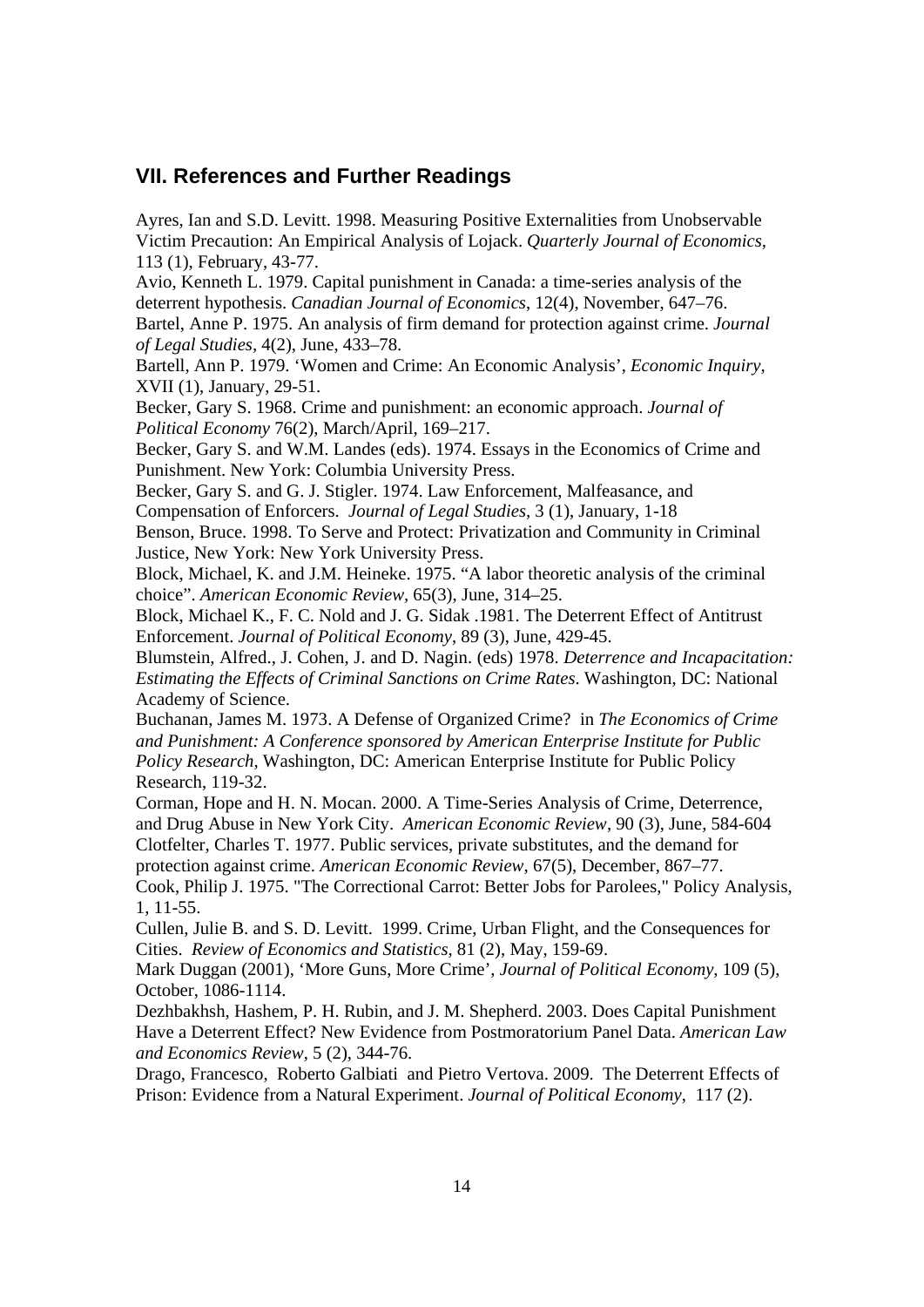Ehrlich, Isaac and G.S. Becker. 1972. "Market Insurance Self-Insurance, and Self-Protection, *Journal of Political Economy,* 80 (4) July-August, 623-648.

Ehrlich, Isaac. 1973. Participation in illegitimate activities: theoretical and empirical investigation. *Journal of Political Economy* 81(3), May–June, 521–65. Reprinted with supplements in Becker and Landes (1974).

Ehrlich, Isaac. 1975. The deterrent effect of capital punishment: a question of life and death. *American Economic Review* 65(3), June, 397–417.

Ehrlich, Isaac. 1975a. On the relation Between Education and Crime. In *Education, Income, and Human Behavior*, F. Thomas Juster, ed., National Bureau of Economic Research.

Ehrlich, Isaac. 1977. Capital punishment and deterrence: some further thoughts and additional evidence. *Journal of Political Economy,* 85(4), August, 741–88.

Ehrlich, Isaac. 1981. On the usefulness of controlling individuals: an economic analysis of rehabilitation, incapacitation and deterrence. *American Economic Review* 71(3), June, 307–22.

Ehrlich, Isaac. 1982. The optimum enforcement of laws and the concept of justice: a positive analysis. *International Review of Law and Economics*, 2(1), June, 3–27. Ehrlich, Isaac. 1996. Crime, Punishment, and the Market for Offenses. *Journal of Economic Perspectives,* 10 (1), Winter, 43-67.

Ehrlich, Isaac and G. D. Brower. 1987. On the Issue of Causality in the Economic Model of Crime and Law Enforcement: Some Theoretical Considerations and Experimental Evidence. *American Economic Review, Papers and Proceedings*, 77 (2), May, 99-106 Ehrlich, Isaac and J. Gibbons. 1977. On the Measurement of the Deterrent Effect of Capital Punishment and the Theory of Deterrence. *Journal of Legal Studies*, 6 (1), 35-50. Ehrlich, Isaac and Z. Liu. 1999. Sensitivity Analyses of the Deterrence Hypothesis: Let's Keep the Econ in Econometrics. *Journal of Law and Economics*, 42 (1, Part 2), April, 455-87.

Ehrlich, Isaac and F. T. Lui. 1999. Bureaucratic Corruption and Endogenous Economic Growth. *Journal of Political Economy*, 107 (6, Part 2), December, S270-S293 Ehrlich, Isaac. and M. R. Mark. 1977. Fear of deterrence. *Journal of Legal Studies,* 6, June, 293–316.

Engelhardt, Bryant, Guillaume Rocheteau and Peter Rupert,. 2008. Crime and the labor market: A search model with optimal contracts. Journal of Public Economics, 92, Issues 10-11, Pages 1876-1891.

Entorf, Horst and H. Spengler. 2000. Socioeconomic and Demographic Factors of Crime in Germany - Evidence from Panel Data of the German States. *International* Review of Law and Economics, 20 (1), March, 75-106.

Evans, N. , and E. Owens. 2007. Cops and crime, *Journal of Public Economics*, 91 , 181–201.

Forst, Brian.E. 1976. Participation in illegitimate activities: further empirical findings. *Policy Analysis,* 2(3), Summer, 477–92.

Freeman, Richard B. 1983. Crime and Unemployment. In James Q. Wilson (ed.), Crime and Public Policy, Chapter 6, San Francisco, CA: Institute for Contemporary Studies, 89- 106.

Freeman, Richard B. 1996. Why Do So Many Young American Men Commit Crimes and What Might We Do About It? *Journal of Economic Perspectives*, 10 (1), Winter, 25-42.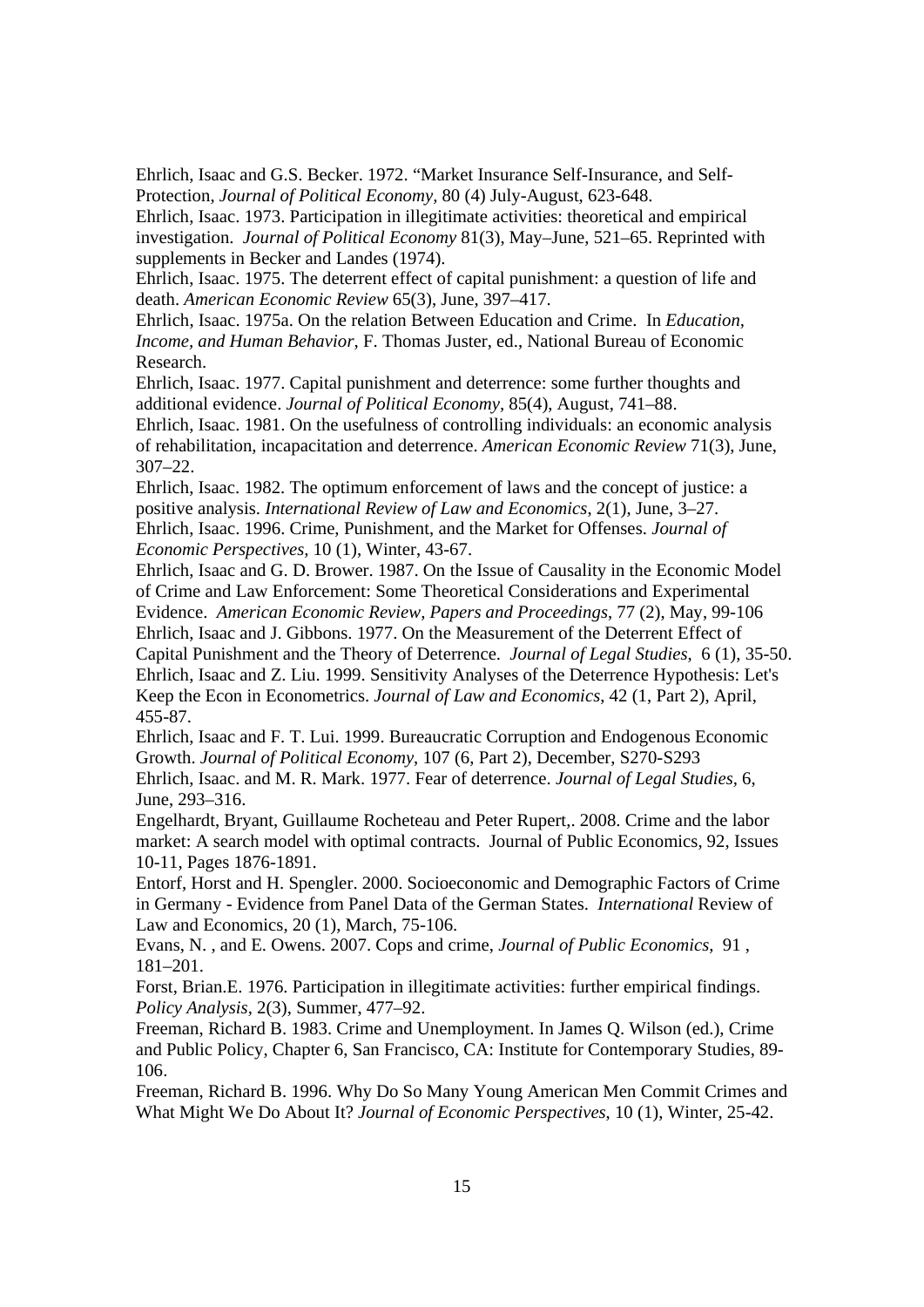Friedman, David. 1999. Why Not Hang Them All: The Virtues of Inefficient Punishment. *Journal of Political Economy*, 107 (6, Part 2), December, S259-S269.

Garoupa, Nuno. 2000. The Economics of Organized Crime and Optimal Law Enforcement. *Economic Inquiry*, 38 (2), April, 278-88.

Glaeser, Edward L. and B. Sacerdote. 1999. Why is There More Crime in Cities? *Journal of Political Economy*, 107 (6, Part 2), December, S225-S258.

Gould, Eric D., B. A. Weinberg and D. B. Mustard. 2002. Crime Rates and Local Labor Market Opportunities in the United States: 1979-1997. *Review of Economics and Statistics*, 84 (1), February, 45-61.

Grogger. Jeff and M. Willis. 2000. 'The Emergence of Crack Cocaine and the Rise in Urban Crime Rates', *Review of Economics and Statistics*, 82 (4), November, 519-29. Hannan, Timothy H. 1982. 'Bank Robberies and Bank Security Precautions', *Journal of Legal Studies*, 11 (1), January, 83-92.

Helland, E. and A. Tabarrok. 2007. Does Three Strikes Deter: A Non-Parametric Investigation. *Journal of Human Resources*, 42 (2), 309-330.

Hoenack, Stephen A. and W.C. Weiler. 1980. A structural model of murder behavior. *American Economic Review* 70(3), June, 327–41.

Imrohoroglu, Ayse, A. Merlo and P. Rupert. 2000. On the Political Economy of Income Redistribution and Crime. *International Economic Review*, 41 (1), February, 1-25.

Karpoff, Jonathan M. and J. R. Lott, Jr. 1993. The Reputational Penalty Firms Bear from Committing Criminal Fraud. *Journal of Law and Economics*, 36 (2), October, 757-802.

Kessler, Daniel and S. D. Levitt. 1999. Using Sentence Enhancements to Distinguish between Deterrence and Incapacitation. *Journal of Law and Economics*, 42, No. 1, Part 2. Kling, Jeffrey R. 2006. Incarceration Length, Employment, and Earnings. *American Economic Review*, 96(3), pages 863-876, June.

LaCass, Chantale and A. A. Payne. 1999. Federal Sentencing Guidelines and Mandatory Minimum Sentences: Do Defendants Bargain in the Shadow of the Judge? *Journal of Law and Economics*, 42 (1, Part 2), April, 245-69.

Landes, William, M. 1971. An economic analysis of the courts. *Journal of Law and Economics,* 14(1), April, 61–107.

Landes, William M and Richard A. Posner . 1975. The Private Enforcement of Law. *Journal of Legal Studies,* 4 (1), January, 1-46 .

Layson, Stephen. 1983. Homicide and deterrence: another view of the Canadian timeseries evidence. *Canadian Journal of Economics,* 16(1), February, 52–73.

Layson, Stephen. 1985. Homicide and deterrence: a reexamination of the United States time-series evidence. *Southern Journal of Economics,* 52(1), July, 68–89.

Levitt, Steven D. 1997. Using Electoral Cycles in Police Hiring to Estimate the Effect of Police on Crime. *American Economic Review*, 87 (3), June, 270-90.

Lochner, Lance. 2004. Education, Work, and Crime: A Human Capital Approach. *International Economic Review*, 45 (3), August, 811-43.

Lott, John R. and D. B. Mustard. 1997. Crime, Deterrence, and Right-to-Carry Concealed Handguns. *Journal of Legal Studies*, 26 (1), January, 1-68.

McManus, Walter S. 1985. Estimates of the Deterrent Effect of Capital Punishment: The Importance of the Researcher's Prior Beliefs. *Journal of Political Economy*, 93 (2), April, 417-25.